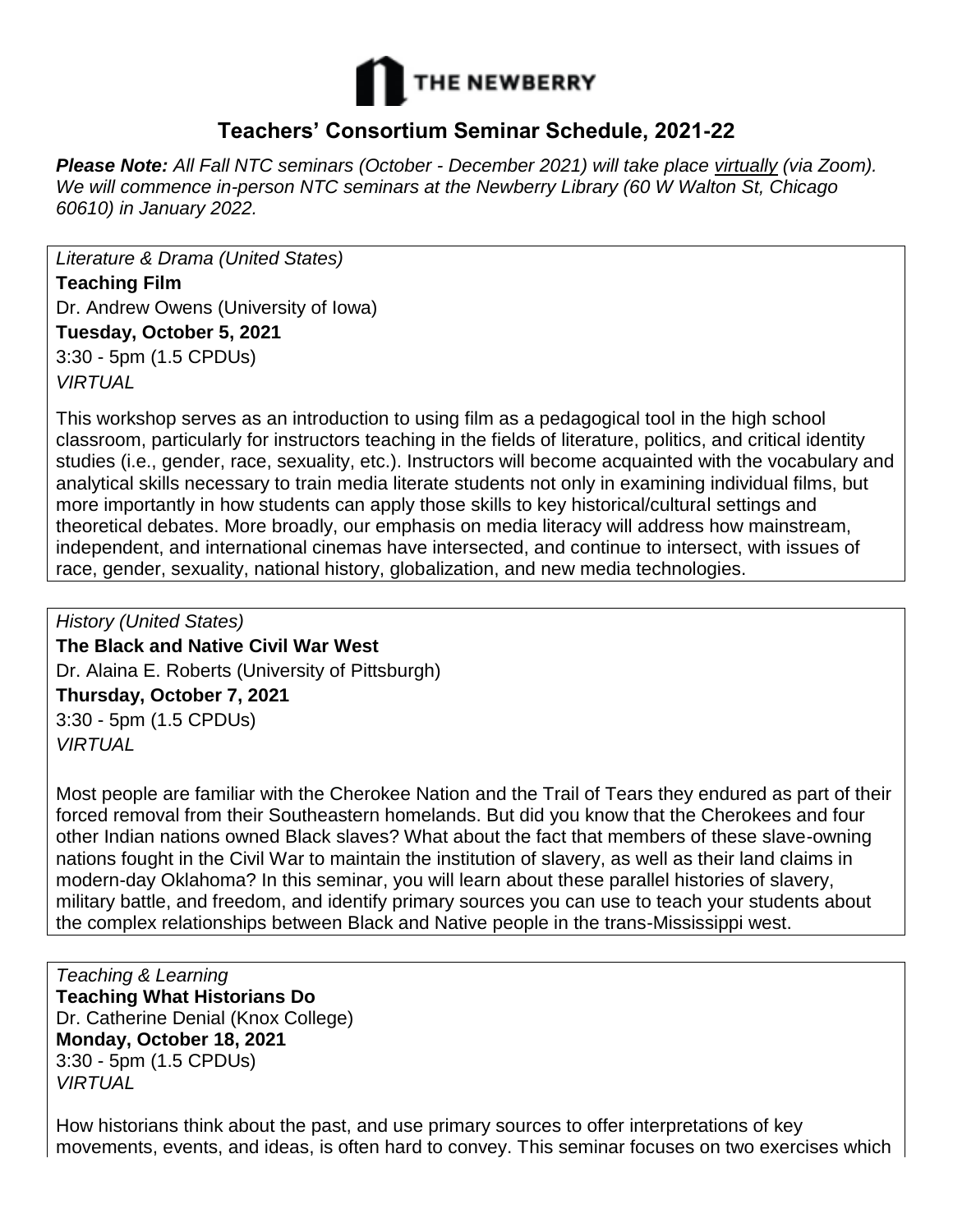introduce students to historical thinking. The first, an exercise particularly well-suited to the beginning of a unit, asks students to interpret primary sources to build a story, then compare their stories and puzzle out where (and why) they differ. The second uses drawing (no artistic talent needed) to convey the ways in which the authors of primary sources might see similar events from radically different perspectives. Together, these activities ask students to think about biases, cultures, perspectives, and other influences that shape the sources they read and the historians from whom they learn.

*History (United States)* **Addressing Anti-Asian Racism and Stereotypes through Educational Materials**  Andrea Kim Neighbors (Smithsonian Asian Pacific American Center) **Thursday, October 21, 2021**  3:30 - 5pm (1.5 CPDUs) *VIRTUAL*

This session will introduce participants to educational resources, created by the Smithsonian Asian Pacific American Center, that address anti-Asian racism and stereotypes, solidarity movements in US history, and why the term "Asian Pacific American" is so complicated. This session will also include a historical overview of Asian Pacific American narratives and stories, and current data showing the growth of Asian American communities across the country. As Illinois becomes the first state in the country to mandate Asian American history in public schools, there will be time for a discussion about educator needs with regards to the mandate. Participants will have access to usable resources that will help educators succeed in building a more nuanced understanding of Asian American histories and stories in the classroom.

*Literature & Drama (United States)* **Emily Wilson's Homer: Towards a Feminist** *Odyssey* Dr. Laura Passin (St. Mary's Academy) **Saturday, October 23, 2021**  9:30am - 12:30pm (3 CPDUs) *VIRTUAL*

*Please Note: This seminar is a special 3-hour Saturday virtual offering.* From the moment of its publication in 2017, Emily Wilson's translation of *The Odyssey* was famous for being the first English translation, by a woman, of the epic. While expanding possibilities for women translators is itself a laudable achievement, one of the truly exciting aspects of Wilson's translation is how she approaches questions of gender, misogyny, and consent in the text. Instead of taking for granted that men are heroes and women are supporting characters, Wilson's translation asks us to approach characters of different genders and levels of autonomy as (fictional) people in their own right. In this seminar, we will explore some of the ways that Wilson's translation opens up lines of inquiry relevant to today's students. We will compare some key passages with their counterparts in "standard" translations, and we will also discuss the ways that writers like Margaret Atwood and Louise Glück created their own feminist *Odysseys* before Wilson's translation was published.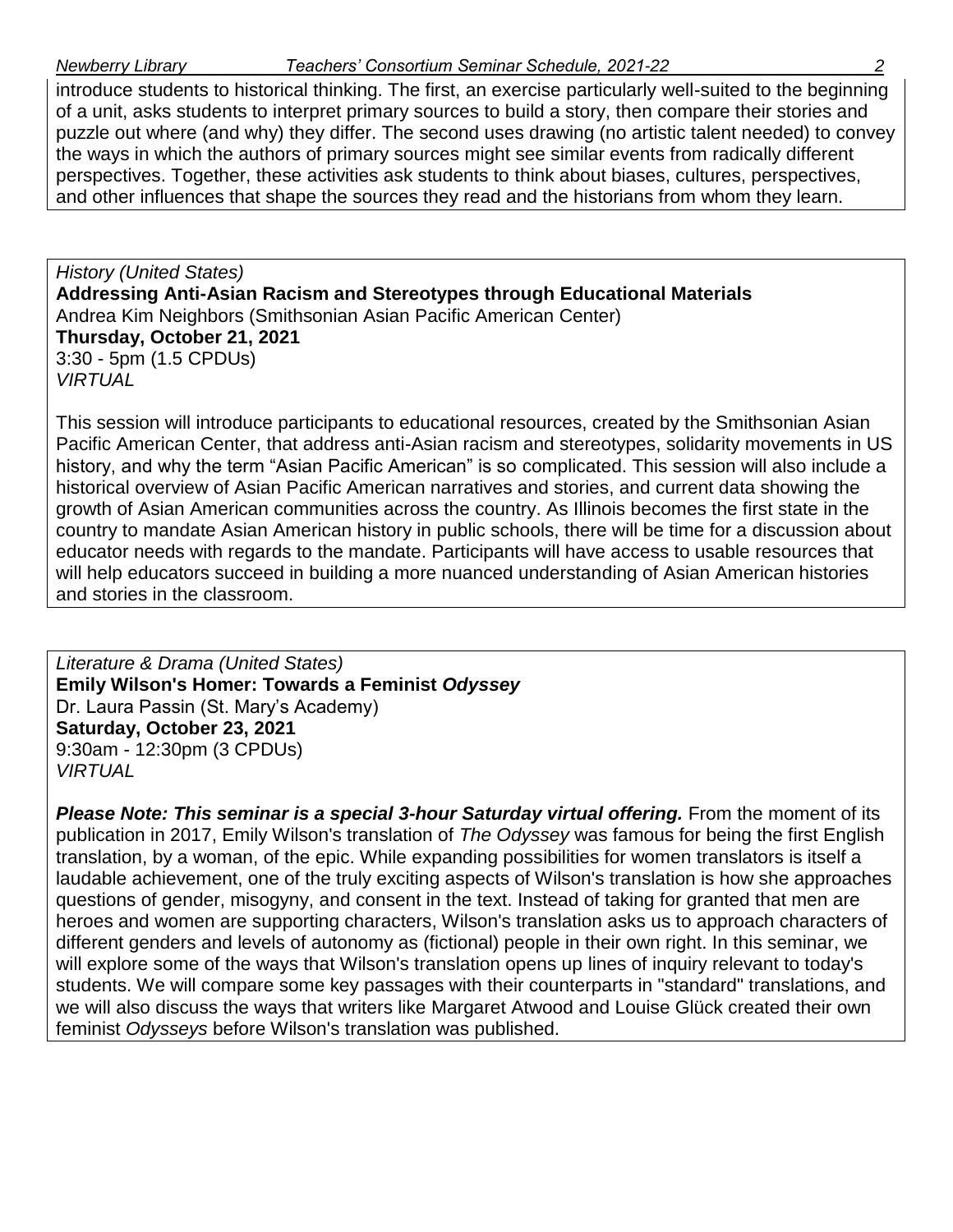*Literature & Drama (United States)* **Bridges, Borderlands, and Nepantla: An Introduction to Gloria Anzaldúa**  Dr. AnaLouise Keating (Texas Woman's University) **Monday, October 25, 2021** 3:30 - 5pm (1.5 CPDUs) *VIRTUAL*

A versatile author, Gloria Anzaldúa (1942-2004) published poetry, short stories, essays, autobiographical narratives, interviews, children's books, philosophy, and multi-genre anthologies. As the author of *Borderlands/La Frontera: The New Mestiza* (1987), Anzaldúa offered an innovative approach to autobiographical narrative and played a major role in shaping contemporary Chicano/a and lesbian/queer identities. And as editor or co-editor of three multicultural anthologies, including *This Bridge Called My Back: Writings by Radical Women of Color* (1981), she played an equally vital role in developing an inclusive feminist movement and new forms of alliance-making. This seminar offers an overview of Anzaldúa and her work, focusing on her innovative contributions to US American literature and contemporary theory.

*Teaching & Learning* **Teaching for the Good Life** Dr. Evan Dutmer (Culver Academies) **Thursday, October 28, 2021** 3:30 - 5pm (1.5 CPDUs) *VIRTUAL*

In this seminar, Dr. Dutmer will provide a practical, hands-on teaching seminar and workshop on teaching Ethics to young people (especially high schoolers), at a time in their lives when they are gripped by visions of their future-oriented selves. Based on Culver Academies' Ethics course for 11th graders, this seminar will explore activities like engaging students in discussion on what "the good life" might be, and what we think the virtues of which a good person might consist through Socratic dialoguing; reading and reflecting on community virtues and values in character-oriented ethics from around the world; and combining this enriching philosophical reflection with contemporary research in philosophy, Social Emotional Learning, positive psychology, and sociology to confront injustice, bigotry, and inequity while promoting fairness, caring, empowerment, and human flourishing in our world. Together, this reflection and practice form a rich and powerful introduction to the good life and its connection to the cultivation of character.

*History (European)* **Witchfinder General** Dr. Valentina Tikoff (DePaul University) **Friday, October 29, 2021** 3:30 - 5pm (1.5 CPDUs) *VIRTUAL*

**Please Note: This is a special Friday afternoon virtual offering.** While Salem, Massachusetts is the best-known site of witchcraft charges in US history, the accusations and interrogations there in the 1690s actually occurred as the peak period of witch-hunting in the West was winding down. One of the most famous witch-hunters in English history had been active fifty years earlier. Styling himself the "Witchfinder General," Matthew Hopkins traveled to various towns in the 1640s, promising local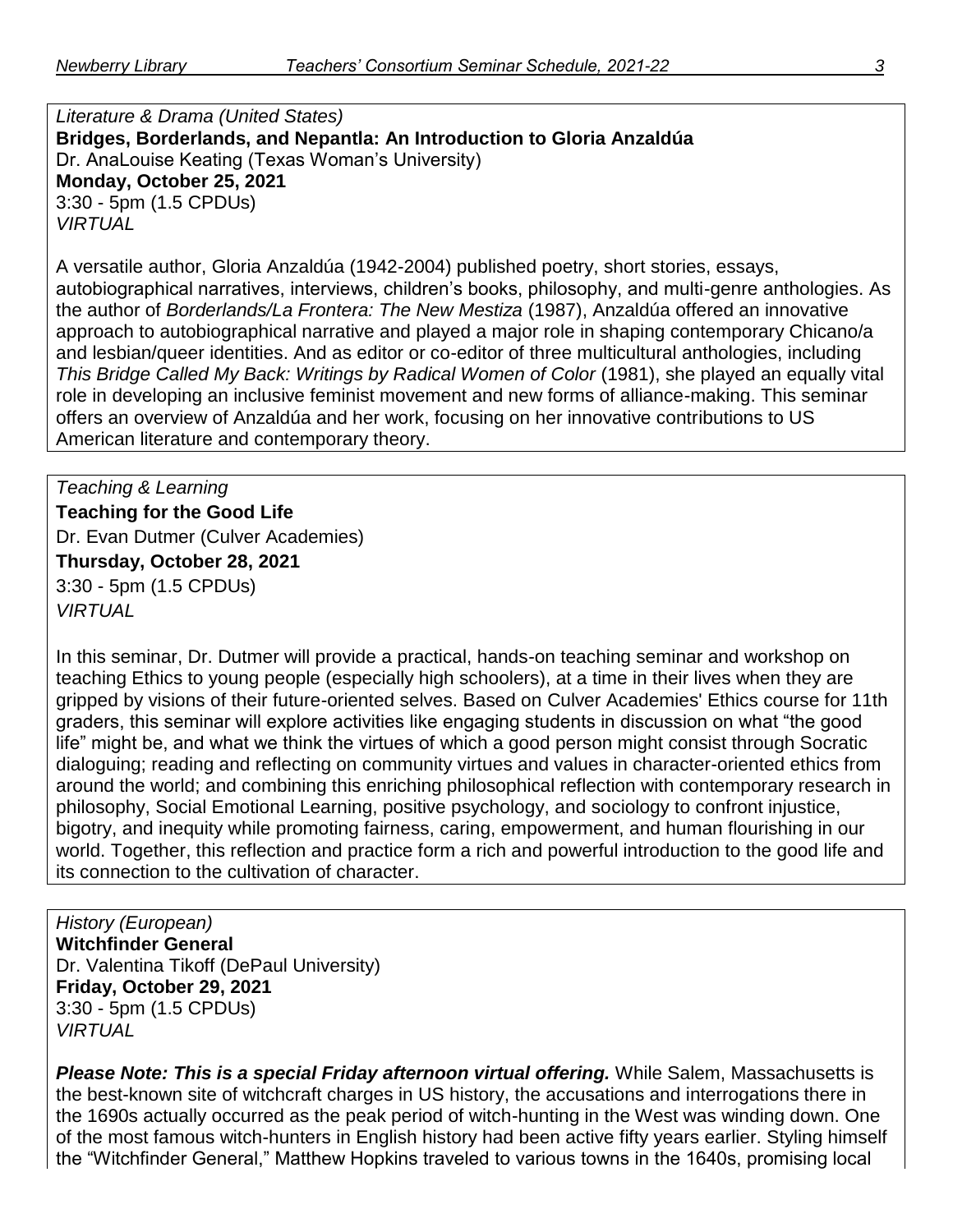officials to identify and rid communities of demonic collaborators in their midst. Accusations of witchcraft, interrogations, torture, and executions often followed. Hopkins's activities and the vocal opposition that they eventually prompted (which coincided with the tumultuous years of the English Civil War) help reveal how and why witch-hunting gained such steam in the sixteenth and seventeenth centuries, while also pointing to factors that would ultimately contribute to its decline. The seminar will be devoted mainly to participants' discussion of preassigned materials, which will include a 50-minute documentary film and excerpts from primary sources authored by Matthew Hopkins and one of his chief critics, John Gaule.

*Teaching & Learning* **The Neuroscience of Belonging (Abbreviated Session)** Kristin Hovious (SEL Chicago) **Monday, November 1, 2021** 3:30 - 5pm (1.5 CPDUs) *VIRTUAL*

Humans are social creatures and the brain is a social organ. In this workshop, we will explore the neuroscience behind belonging, and how we can use these intellectual concepts to create actionable strategies for modeling and teaching self-regulation in your classroom. This virtual workshop will also introduce participants to the tools of Authoritative Leadership to increase practitioner fidelity for centering dignity and belonging in any classroom community. *(These concepts will be explored more in-depth at a 3-hr. seminar with Ms. Hovious in February '22.)*

*History (LGBTQ+)* **"Transing" Gender in the 19th Century: Female Husbands and Their Wives**  Dr. Jen Manion (Amherst College) **Wednesday, November 3, 2021** 3:30 - 5pm (1.5 CPDUs) *VIRTUAL*

Those assigned female who "transed" gender, lived as men, and married women in the eighteenth and nineteenth century US and UK were described as "female husbands." They persisted in living as men despite tremendous risk, violence, and punishment. When husbands were outed as being assigned female, the press reported such accounts enthusiastically and frequently, exposing dynamic, contested, and varied stories of love, courage, and loss. Readers of all ages from nearly anywhere might learn about the lives of female husbands and their wives in their local paper, making them some of the earliest true queer pioneers. We will explore the meaning and usage of the phrase "female husband" as well as the changing terminology used over the years to describe people who lived gender variant lives and/or engaged in same-sex intimacies and relationships. We will examine historic newspapers rich resources for teaching a wide range of LGBTQ histories in the classroom.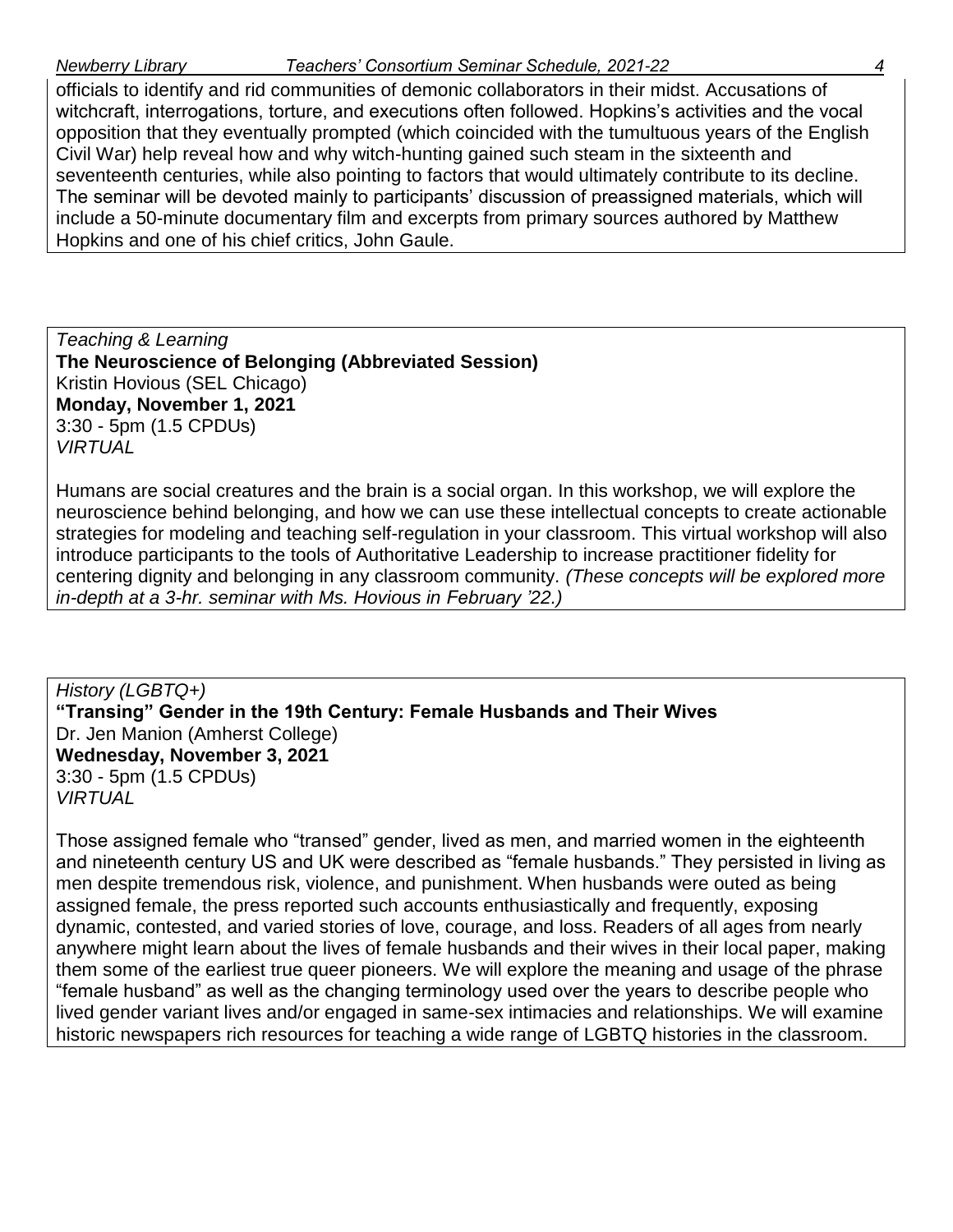*History (LGBTQ+) Rise Up: Stonewall and the LGBTQ Rights Movement* Amanda Friedeman (Illinois Holocaust Museum & Education Center) **Tuesday, November 16, 2021** 3:30 - 5pm (1.5 CPDUs) *VIRTUAL*

The June 1969 police raid on the Stonewall Inn served as a flashpoint for the modern gay rights movement in the United States. Explore the Stonewall riots and subsequent activism through artifacts, first-hand accounts, and Illinois Holocaust Museum's new special exhibition, *Rise Up: Stonewall and the LBGTQ Rights Movement*, and develop strategies to use this important history to meet Illinois' Teaching LBGTQ History mandate.

*History (World)* **African Spirituality, the Resistance of Enslaved People, and Colonial Law in the 18th-Century Caribbean** Dr. Valentina Tikoff (DePaul University) **Friday, December 3, 2021** 9:30am - 12:30pm (3 CPDUs) *VIRTUAL*

*Please Note: This is a special, 3-hour virtual session.* The distinctions among "religion," "spirituality," "magic," and "medicine" are often blurry. All involve an appeal to natural or supernatural knowledge and/or the power to understand, beseech, influence, or control forces shaping individual lives or communities. Such practices and beliefs are also entwined with political power and have been used by leaders of all stripes in multiple historical contexts, from monarchs and presidents to rebel leaders. These societies and cultures were strongly shaped by transatlantic slavery, the forced labor of enslaved people, and the encoding of racial difference (and fear of resistance) into colonial law. This seminar will examine some of the important scholarly work that explores the intersection of African spirituality, the resistance of enslaved people, and the law in colonial Caribbean societies. Participants will need to read approximately 40 pages of material prior to the seminar, and then will spend most of the time in the seminar discussing this material with one another and the facilitator.

*World Studies* **Global Repercussions of the Haitian Revolution** Dr. Marlene Daut (University of Virginia) **Thursday, December 9, 2021** 3:30 - 5pm (1.5 CPDUs) *VIRTUAL*

The Haitian Revolution (1791-1804)—a thirteen-year series of slave revolts and military strikes resulted in the abolition of slavery in the French colony of Saint-Domingue in 1793 and its subsequent independence and rebirth in January 1804 as Haiti, the first independent and slavery-free nation of the American hemisphere. Haitian independence remains the most significant development in the history of modern democracy. The theories undergirding it – that no human beings could ever be enslaved – continue to define contemporary political ideas about what it means to be free. But in the early 19th century, Haiti was the only example in the Americas of a nation populated primarily by former enslaved Africans who had become free and independent. Other nations, including France, England, and the US, were determined to prevent abolition and their colonies from becoming free and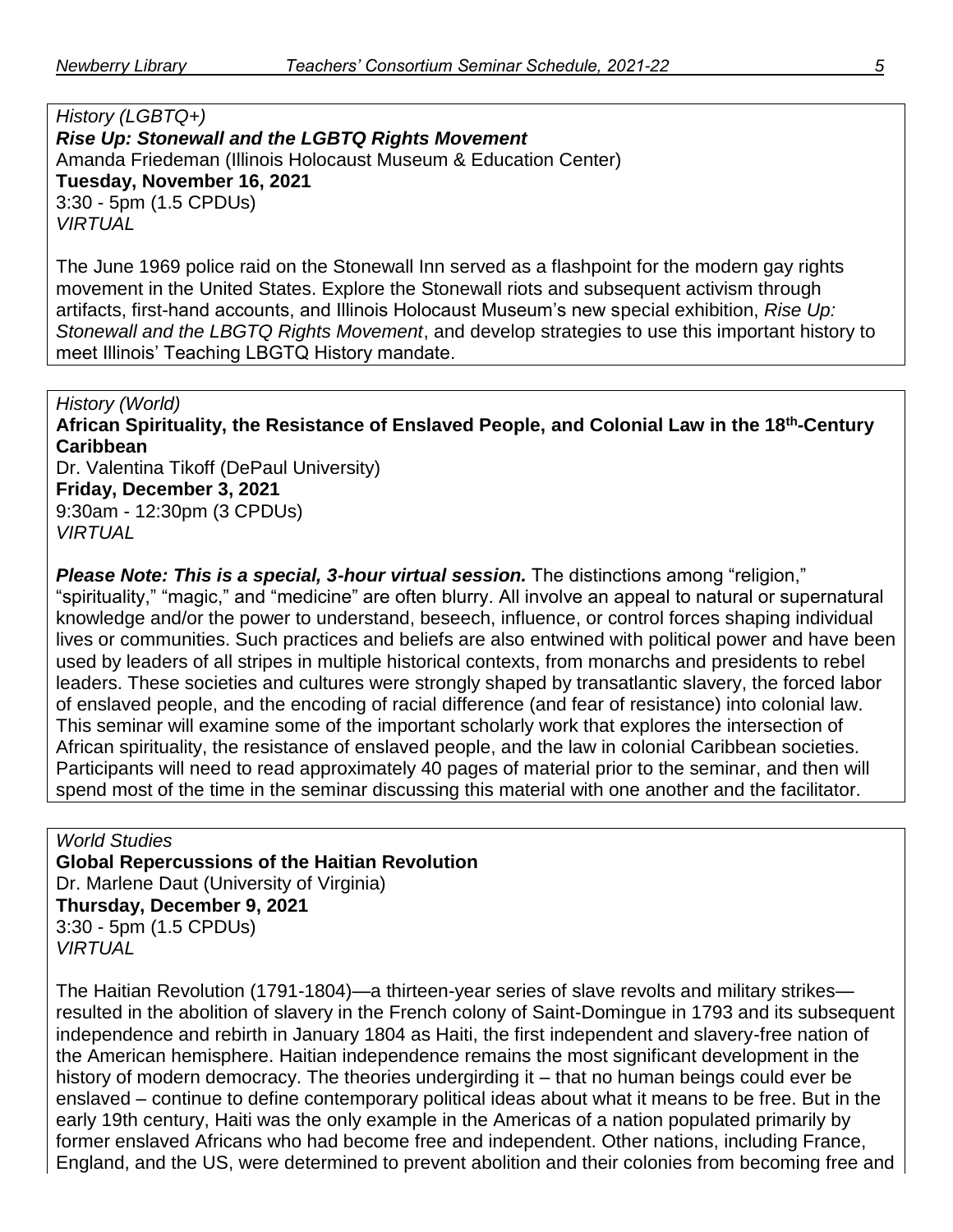thus refused to recognize Haitian sovereignty. While still one of the least well-known events in modern history, this seminar explores the global repercussions of Haiti's revolution for freedom.

## *Chicago Studies*

**Chicago Labor History: From the Battle of the Viaduct to the Memorial Day Massacre and Beyond**

Dr. Rachel Boyle (Omnia History, Independent Scholar) **Tuesday, December 14, 2021** 3:30 - 5pm (1.5 CPDUs) *VIRTUAL*

This seminar offers an overview of Chicago labor history from the mid-nineteenth century into the twentieth century. It will highlight violent flashpoints between protesters, police, and industrialists like the Battle of the Viaduct, Haymarket Affair, and Memorial Day Massacre, as well as lesser-known events like the 1910 Chicago garment workers' strike and 1948 Packinghouse Workers' strike. It will consider how each conflict reflected its given historical moment and explore how collective action among Chicagoans ultimately shaped the direction of labor rights in the United States.

*Chicago Studies* **Schooling and Heritage in Chicagoland** Dr. Nicholas Kryczka (University of Chicago) **Monday, January 24, 2022** 9:30am - 12:30pm (3 CPDUs) The Newberry Library

Recent events have given us new occasions to look back on the history of our "schooled" society. The unprecedented pandemic interruptions of 2020-21 were a reminder of schooling's centrality to the social order. Meanwhile, renewed debates over the role of slavery and empire in American public commemoration underscore how the naming and ornamentation of schoolhouses preserve cultural patrimony. This seminar explores major historiographical issues in the study of American schooling, with Chicagoland as a case study. We'll examine the rise of compulsory mass schooling, the movement for teacher unionism, the struggles for educational desegregation, and the emergence of choice-and-accountability reform. As a working group, we'll also explore how K-12 teachers can use their own schoolhouses and communities as tools in the project-based teaching of American history. Together, we'll learn methods of caring for this heritage, of mobilizing it as a source base for historical inquiry, and of using these projects to hook students onto the work of "doing history."

*American Studies* **Voting and Democracy in US History, Literature, and Culture** Dr. Gregory Laski (Unit)ed States Air Force Academy, 2021-22 Newberry Fellow) **Tuesday, January 25, 2022** 9:30am - 12:30pm (3 CPDUs) The Newberry Library

Voting occupies a paradoxical position in the United States. The franchise is a necessary, but not sufficient, condition for democracy. And yet, getting to and maintaining this minimal condition has been--and remains--an ongoing struggle in the United States. Focusing on the long nineteenth century in particular, but with regular forward glances, we'll deploy an interdisciplinary American Studies approach to explore the vicissitudes of voting through a mix of historical, literary/cultural, legal, and theoretical materials. Featured texts may include the Constitution; excerpts from African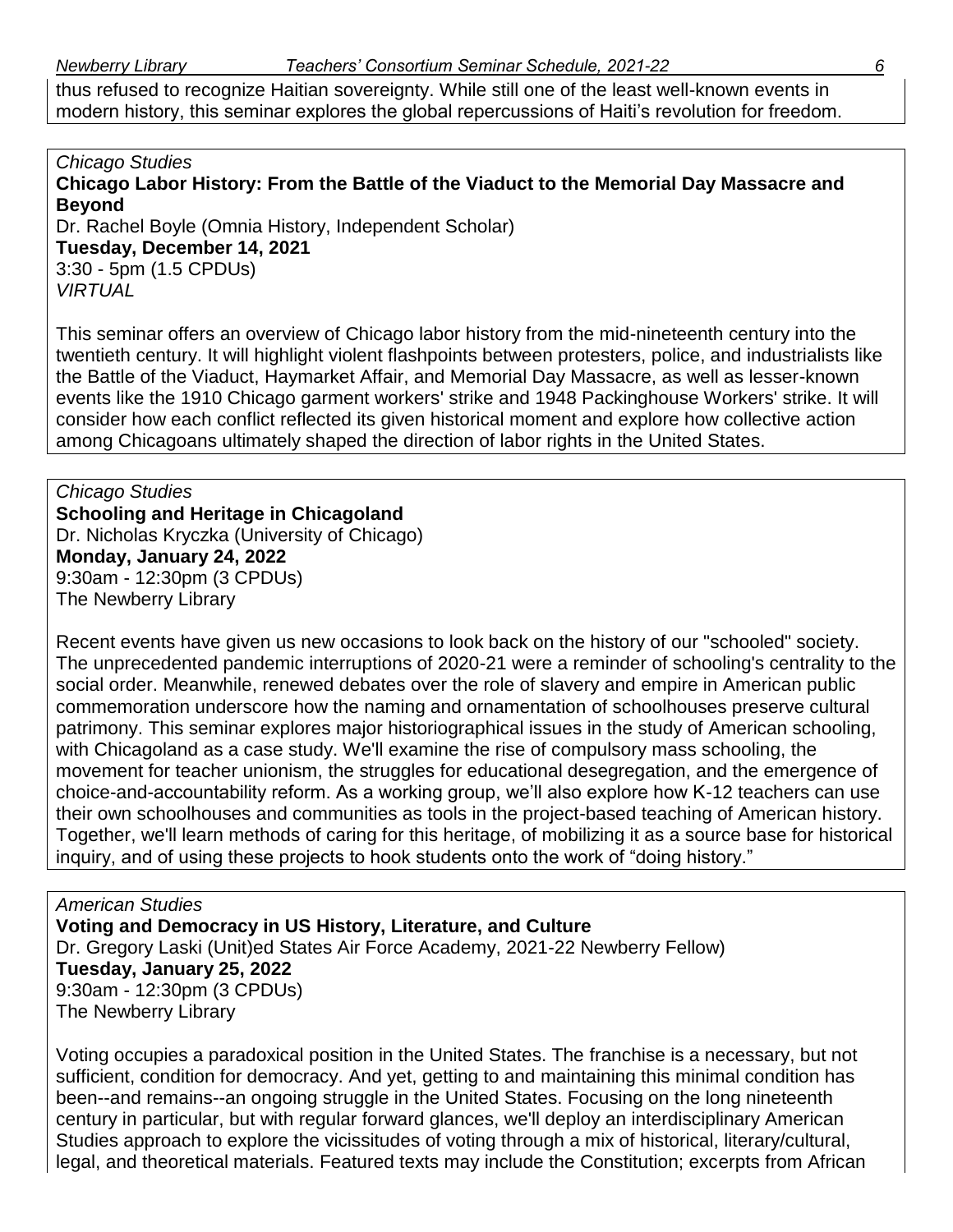American political fiction (e.g., Frances E. W. Harper's *Iola Leroy*, Charles W. Chesnutt's *The Marrow of Tradition*); and the writings of racist white writers (e.g., Thomas Dixon's *The Clansman*), whose legacy unfortunately continues to haunt our world. We'll attend as well to our present and collective future by looking at recent bi-partisan efforts that recommend, among other things, reforms to the franchise as a way to repair our democratic culture (e.g., *[Our Common Purpose](https://www.amacad.org/ourcommonpurpose)*).

*Literature & Drama (United States)* **Teaching Life Writing in the 21st Century** Dr. Aaron Greenberg (Biograph LLC, School of the Art Institute Chicago) **Thursday, January 27, 2022** 9:30am - 12:30pm (3 CPDUs) The Newberry Library

Life writing includes the genres of (auto-)biography, memoir, confession, diaries, journals, and social media posts. It is a way of life, a creative practice, and a performative invitation of past, present, and future selves. As an essential skill of self-representation, life writing is an ideal mode for students and teachers to explore the roles of (self-)knowledge, memory, time, authority, and experience in creating individual and collective identities. This seminar will engage key figures across the span of life writing, including Frederick Douglass. Selected pre-assigned foundational texts will prepare participants to write their own lives through guided exercises that can be shared with students. Finally, we will experiment with innovative tools for life writing in the 21<sup>st</sup> century, including voice-based composition.

*History (United States)* **Pox, Populism, and Politics: Three Centuries of American Vaccination Controversies** Dr. Robert Johnston (University of Illinois Chicago) **Friday, January 28, 2022** 9:30am - 12:30pm (3 CPDUs) The Newberry Library

Mass vaccine hesitancy, along with outright opposition to immunization, is by no means solely an artifact of the COVID-19 era. Rather, controversies over vaccination in American history go back literally three centuries, to an intense conflict in Puritan Boston that inspired an assassination attempt on Cotton Mather. This seminar will explore this long history, focusing on three periods: the early eighteenth century, the Progressive Era, and the decades after World War II. We will especially reflect on the complex legacy of populism in all of these conflicts. Using this conceptual lens inspires us to see vaccination struggles as important episodes in the complex history of American democracy, involving issues such as civil liberties, bodily autonomy, governmental coercion, eugenics, natural medicine, conspiracy theories, and popular understandings of science. Ultimately, we can hope that a more complex history might inspire a more complex evaluation of the ways in which vaccination politics play out in the present day.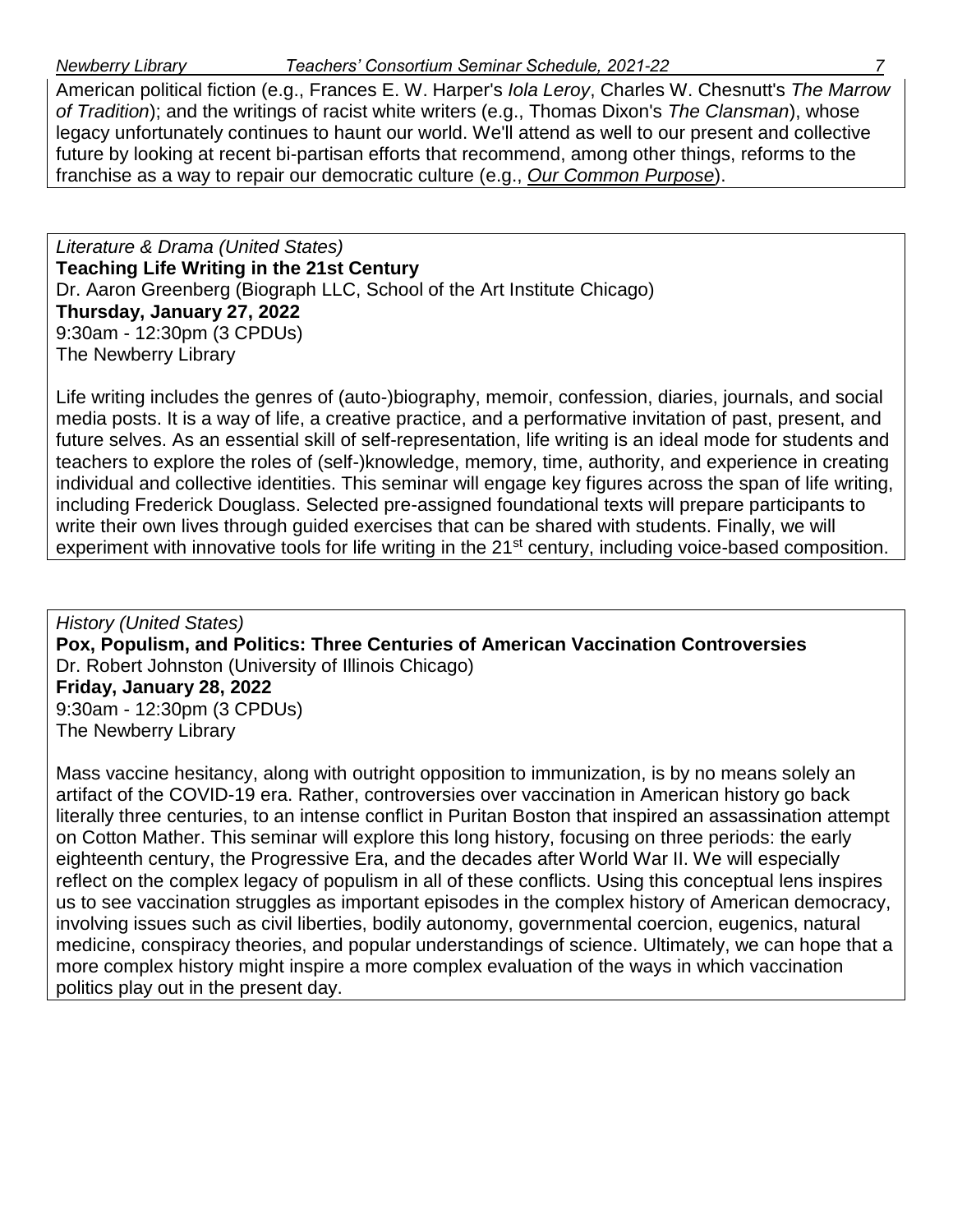*Teaching & Learning* **The Neuroscience of Belonging (Extended Session)** Kristin Hovious (SEL Chicago) **Tuesday, February 1, 2022** 9:30am - 12:30pm (3 CPDUs) The Newberry Library

Humans are social creatures and the brain is a social organ. In this 3-hour workshop, we will explore the neuroscience behind belonging, and how we can use these intellectual concepts to create actionable strategies for modeling and teaching self-regulation in your classroom. The workshop will also explore in-depth the tools of Authoritative Leadership, in order to increase practitioner fidelity for centering dignity and belonging in any classroom community.

*History (World)* **Foods of the Columbian Exchange** Dr. Sarah Peters Kernan (Independent Scholar) **Wednesday, February 2, 2022** 9:30am - 12:30pm (3 CPDUs) *VIRTUAL*

*Please Note: This is a special, 3-hour virtual session.* Can you imagine the American Midwest without wheat fields, Italy without marinara sauce, or Spain without gazpacho? Wheat, tomatoes, chili peppers, and many other foods were transferred between the Old and New Worlds following Christopher Columbus's first voyage to the Americas in 1492. This transfer of foods, as well as other plants, animals, humans, and diseases, is now known as the Columbian Exchange. Contact between Europe and the Americas resulted in a fantastic array of foods available globally. With the discovery of the New World, Europe secured enormous tracts of fertile land suited for the cultivation of popular crops such as sugar, coffee, oranges, and bananas. Upon introduction of these crops, the Americas quickly became the main suppliers of these foods to most of the world. In an effort to produce new ingredients for their markets, European empires laid claim to land in the New World, impacting the culture, language, religion, and politics in the Americas for centuries. Furthermore, the desire to grow valuable crops, procure prized resources, and transport them globally resulted in the rapid spread and transportation of enslaved populations from Africa to the Americas. Through the evaluation of sources from early modern books, art, maps, and recipes, many found within the Newberry Library's own collections, we will examine foods of the Columbian Exchange and their lasting impact.

*Teaching & Learning* **Teaching Media Literacy** Kara Thorstenson (Chicago Public Schools) **Thursday, February 3, 2022** 9:30am - 12:30pm (3 CPDUs) The Newberry Library

In this session, we will review the new legislation from the State of Illinois regarding Media Literacy Instruction in High Schools, mandated beginning in the fall of the 2022-23 school year. Using the state's definition of media literacy skills as a foundation, we will review skills, tools and practices that will allow students to achieve media literacy learning goals and allow teachers to incorporate media literacy into existing instruction in order not to disrupt currently utilized curricula. Participants will be given time and guidance to adapt existing lessons and units, and are encouraged to bring current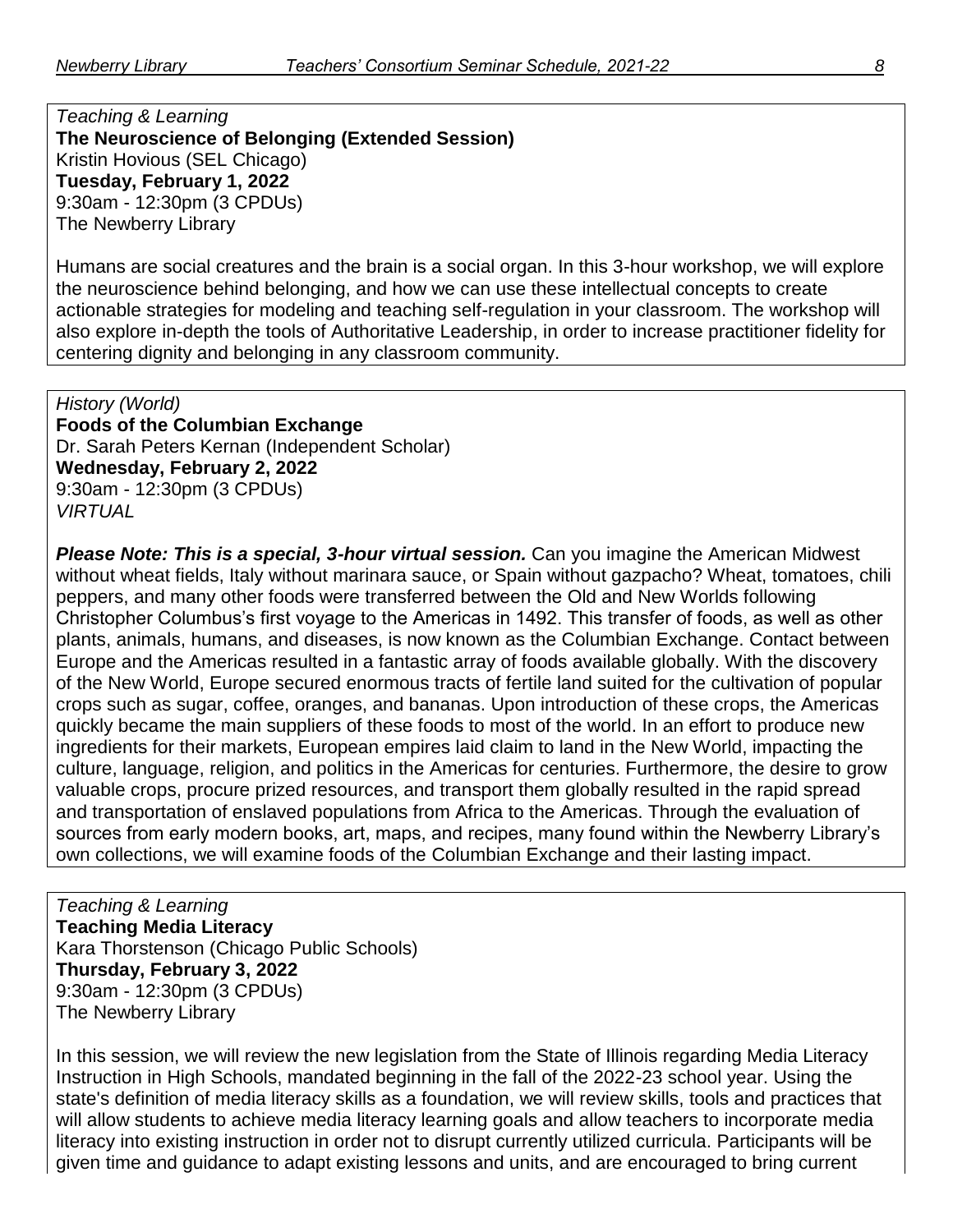curricular materials and lesson plans to the session. Finally, we will discuss the work going on in other states and within Illinois organizations to develop media literacy instructional materials and identify ways they can be used.

*Political Science & Economics* **Populism: Wake-Up Call to Elites, or Threat to Democracy?** Dr. Wayne Steger (DePaul University) **Friday, February 4, 2022** 9:30am - 12:30pm (3 CPDUs) The Newberry Library

Populism is a hot topic these days, with many academics and political commentators raising alarms about the threat to democracy posed by Donald Trump's supporters. This seminar focuses first on the several means of populism and distills that conversation into the traits that are common to these various uses. Second, this session will address the big question of whether populism is a wake-up call to governing elites or a threat to democracy. Populism is a wake-up call in so far as populists seek to give voice to the people, who typically comprise a subset of the population, who have come to see themselves as ignored. But populism also threatens liberal democracy, and defines a political system of majority rule with limits on government for the purpose of protecting political minorities and individual freedoms.

*Political Science & Economics* **Crucial Challenges Russia Faces in Domestic Politics and Regional Foreign Policy** Dr. Richard Farkas (DePaul University) **Tuesday, February 8, 2022** 9:30am - 12:30pm (3 CPDUs) The Newberry Library

This seminar discussion will be shaped by the many pressing upcoming issues in the domestic political landscape, but will certainly include instability in the region (Ukraine and Belarus) and mounting pressures to accommodate dissent. We will take a look at the impact of technology on the internal politics of Russia. We will also examine the policy innovations Putin will be introducing in his annual state of Russian press briefing.

*Art History Nighthawks***: Origins, Influences, and Implicit Urban Narratives** Dr. Bill Savage (Northwestern University) **Monday, February 14, 2022** 9:30am - 12:30pm (3 CPDUs) The Newberry Library

Few paintings occupy as much space in the American imagination as Edward Hopper's *Nighthawks*. In part inspired by fiction (Ernest Hemingway's short story "The Killers"), it went on to inspire poets, songwriters, and fiction writers as diverse as Joyce Carol Oates, Tom Waits, and Stuart Dybek (not to mention its endless parodies and pastiches). In this seminar, we will examine the sources of Hopper's vision of the city, along with writers the painting influenced. We will also read short fiction roughly contemporary to the painting by other writers (especially Nelson Algren) in order to delve into the implicit narrative of identity the painting depicts, in contexts not often considered: vice or criminal culture, and urban commercial architecture.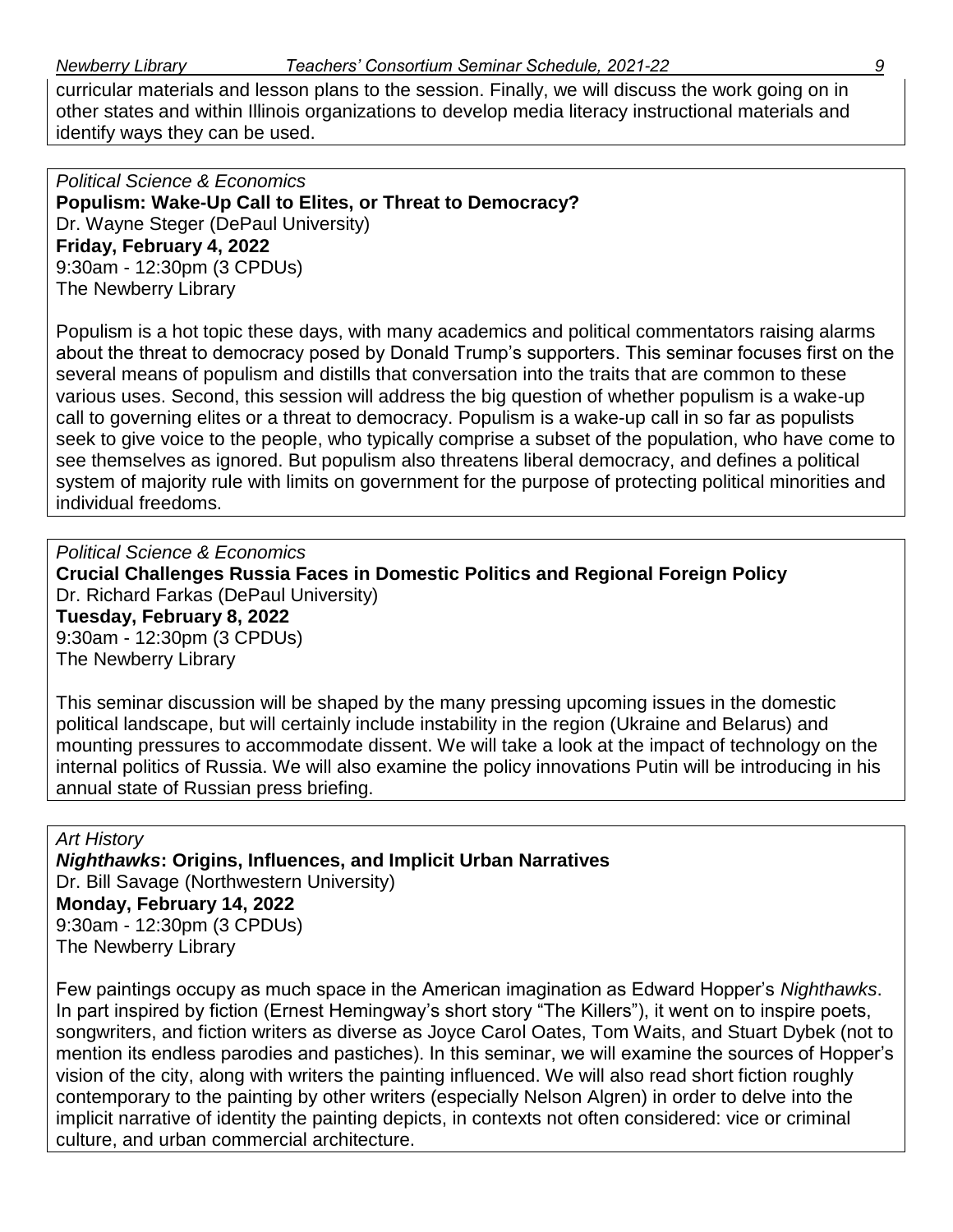*History (European)* **Violence, Terror, and the French Revolution** Dr. Michael Lynn (Purdue University Northwest) **Friday, February 18, 2022** 9:30am - 12:30pm (3 CPDUs) The Newberry Library

Violence pervaded the French Revolution (1789-1799) and propelled it forward. Crowd behavior, riots, executions, military actions, slave revolts, and organized political movements all had elements of inherent violence. Such violence had social factors, involving peasants and artisans, professionals, business owners, and nobles, as well as a strongly gendered component with women leading and initiating some actions. In addition, the Haitian Revolution introduced a racial factor to violence even as the revolutionaries in France articulated ideas about human rights and equality. This seminar will examine several instances of violent behavior and explore how and why people resorted to violence or the threat of violence, and what it means for the history of the revolution. Examples will include the storming of the Bastille, bread riots, the October Days, the Massacre at the Champ de Mars, the total war of the Vendée, the Terror and the guillotine, the Haitian revolution, and the coup of Napoleon.

*Art History*

*Nighthawks***: Origins, Influences, and Implicit Urban Narratives (SECOND SESSION)** Dr. Bill Savage (Northwestern University) **Monday, February 28, 2022** 9:30am - 12:30pm (3 CPDUs) The Newberry Library

Few paintings occupy as much space in the American imagination as Edward Hopper's *Nighthawks*. In part inspired by fiction (Ernest Hemingway's short story "The Killers"), it went on to inspire poets, songwriters, and fiction writers as diverse as Joyce Carol Oates, Tom Waits, and Stuart Dybek (not to mention its endless parodies and pastiches). In this seminar, we will examine the sources of Hopper's vision of the city, along with writers the painting influenced. We will also read short fiction roughly contemporary to the painting by other writers (especially Nelson Algren) in order to delve into the implicit narrative of identity the painting depicts, in contexts not often considered: vice or criminal culture, and urban commercial architecture.

*Teaching & Learning* **The Neuroscience of Belonging (Extended Session) (SECOND SESSION)** Kristin Hovious (SEL Chicago) **Tuesday, March 1, 2022** 9:30am - 12:30pm (3 CPDUs) The Newberry Library

Humans are social creatures and the brain is a social organ. In this 3-hour workshop, we will explore the neuroscience behind belonging, and how we can use these intellectual concepts to create actionable strategies for modeling and teaching self-regulation in your classroom. The workshop will also explore in-depth the tools of Authoritative Leadership, in order to increase practitioner fidelity for centering dignity and belonging in any classroom community.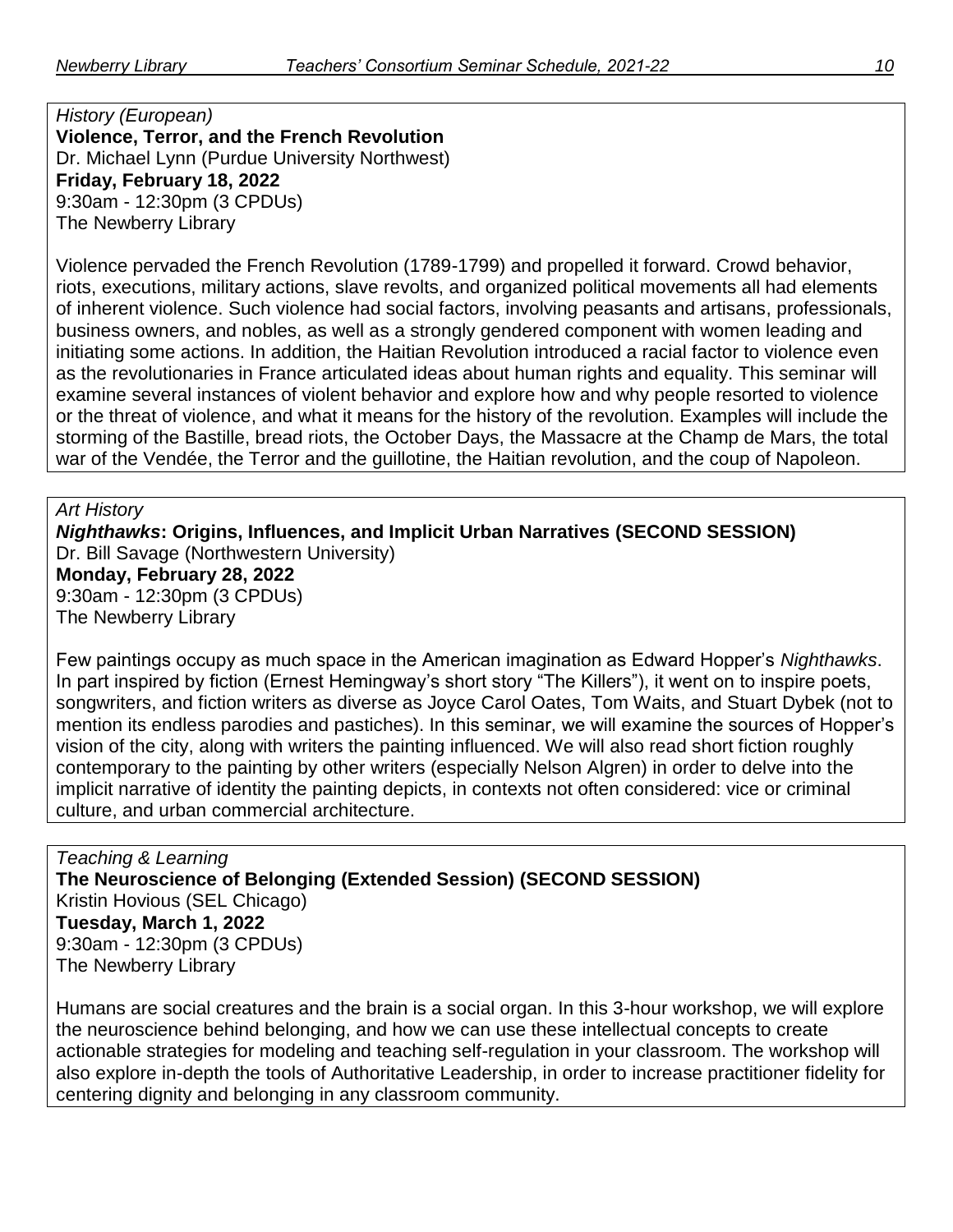*Chicago Studies* **King in Chicago (SECOND SESSION)** Dr. Kevin Boyle (Northwestern University) **Wednesday, March 2, 2022** 9:30am - 12:30pm (3 CPDUs) The Newberry Library

In January 1966 Martin Luther King, Jr. came to Chicago to launch his first direct action campaign in the urban north. "We are going to create a new city," he told his staff in the run-up to his move. "Nobody will stop us." Drawing on Dr. Boyle's new book, *The Shattering: America in the 1960s* (W.W. Norton, 2021), this seminar follows King's campaign from its first frigid days in Lawndale to its climactic struggle out in the bungalow belt. Along the way it explores the racial system that ran through Chicago in the 1960s, with its toxic mix of structure, power, anger and fear. And it ends with a consideration of the consequences of the campaign's failure to make Chicago the new city King had imagined it could be.

*Chicago Studies* **De-Segregation in Chicago's Suburbs** Dr. D. Bradford Hunt (Loyola University Chicago) **Thursday, March 3, 2022** 9:30am - 12:30pm (3 CPDUs) The Newberry Library

This seminar will explore both the history of residential racial segregation in Chicago's suburban communities and efforts to dismantle it. How do we explain high levels of segregation in some communities and racial integration in others? What has been attempted to de-segregate, and what are communities doing (or not doing) today to promote integration? Migration patterns, fair housing legislation, and liberal activism contribute to a range of outcomes in Chicago's suburbs. Further, the experiences of African Americans have varied considerably from other recent migrants, including Latinx, Asian, and South Asian peoples. These local variations deserve our attention, as they have broad national implications. A partial list of communities to be touched upon in this seminar include Aurora, Bolingbrook, Deerfield, Flossmoor, Highwood, Oak Park, Western Springs, and Winnetka.

*History (European)* **1922, Europe on the Brink: The Rise of Fascism and Birth of Stalinism** Dr. Eugene Beiriger (DePaul University) **Friday, March 4, 2022** 9:30am - 12:30pm (3 CPDUs) The Newberry Library

Europe after the First World War was a study in contrasts. On the one hand, the victories of the western democracies of Britain and France and the new international organization of the League of Nations seemed to point toward a peaceful future for Europe, one based on the rule of law and the promise of economic prosperity. On the other, the end of the war led to polarized politics in central and eastern Europe, with ultra-nationalist and communist parties resorting to acts of public and private violence. Here, defeat, disappointment, and political and economic instability threatened the immediate future of the continent. The year 1922, from the perspective of 100 years later, appears to be an important turning point, and included important developments such as Benito Mussolini's rise to power in Italy, Josef Stalin's election as General Secretary of the Communist Party, and Vladimir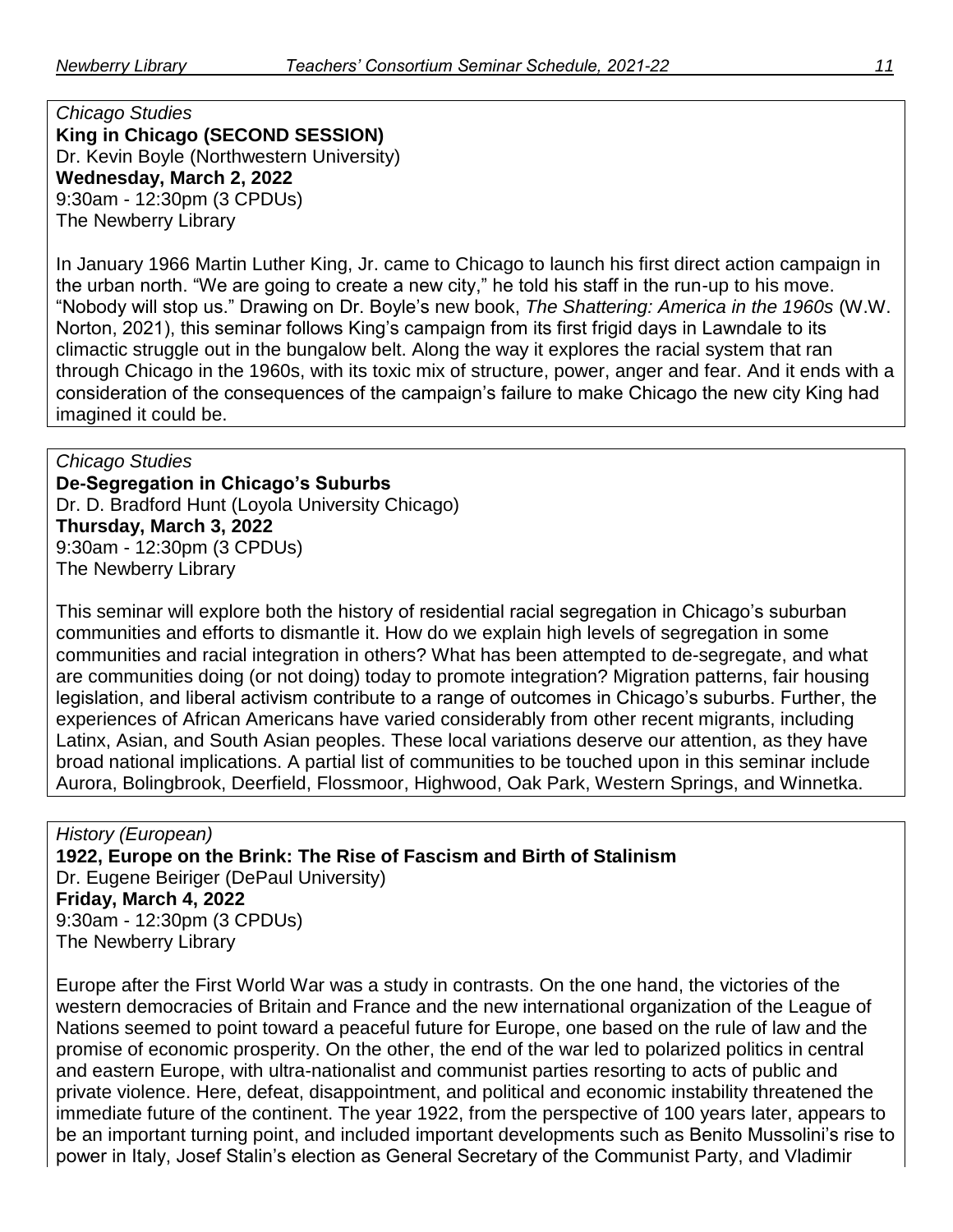Lenin suffering two strokes that effectively removed him from his daily responsibilities of leadership. Stalin's rise to complete power within the Soviet Union began with these events. Under Stalin, the Soviet Union was transformed, provoking both fear and praise. This seminar explores current historical thinking about these events and their consequences for the 20th century and today.

*Literature & Drama (United States)* **Teaching Life Writing in the 21st Century (SECOND SESSION)** Dr. Aaron Greenberg (Biograph LLC, School of the Art Institute Chicago) **Tuesday, March 8, 2022** 9:30am - 12:30pm (3 CPDUs) The Newberry Library

Life writing includes the genres of (auto-)biography, memoir, confession, diaries, journals, and social media posts. It is a way of life, a creative practice, and a performative invitation of past, present, and future selves. As an essential skill of self-representation, life writing is an ideal mode for students and teachers to explore the roles of (self-)knowledge, memory, time, authority, and experience in creating individual and collective identities. This seminar will engage key figures across the span of life writing, including Frederick Douglass. Selected pre-assigned foundational texts will prepare participants to write their own lives through guided exercises that can be shared with students. Finally, we will experiment with innovative tools for life writing in the 21<sup>st</sup> century, including voice-based composition.

*Chicago Studies* **King in Chicago** Dr. Kevin Boyle (Northwestern University) **Wednesday, March 9, 2022** 9:30am - 12:30pm (3 CPDUs) The Newberry Library

In January 1966 Martin Luther King, Jr. came to Chicago to launch his first direct action campaign in the urban north. "We are going to create a new city," he told his staff in the run-up to his move. "Nobody will stop us." Drawing on Dr. Boyle's new book, *The Shattering: America in the 1960s* (W.W. Norton, 2021), this seminar follows King's campaign from its first frigid days in Lawndale to its climactic struggle out in the bungalow belt. Along the way it explores the racial system that ran through Chicago in the 1960s, with its toxic mix of structure, power, anger and fear. And it ends with a consideration of the consequences of the campaign's failure to make Chicago the new city King had imagined it could be.

*World Language (French)* **Paris as a City of Memory** Dr. Julia Elsky (Loyola University Chicago) **Wednesday, March 16, 2022** 9:30am - 12:30pm (3 CPDUs) The Newberry Library

*Please Note: This seminar will be conducted in French.* This seminar will offer participants a chance to study the special role Paris has played in representations of the past. We will explore how modern and contemporary writers, filmmakers, and historians search for traces of the past in the cityscape of Paris. Participants will analyze the ways in which Paris forms a site of memory--and of forgetting--of central events of the twentieth century. Reading texts from Pierre Nora's edited collection, *Les lieux de mémoire (Realms of Memory)*, we begin by analyzing the notion of a lieu de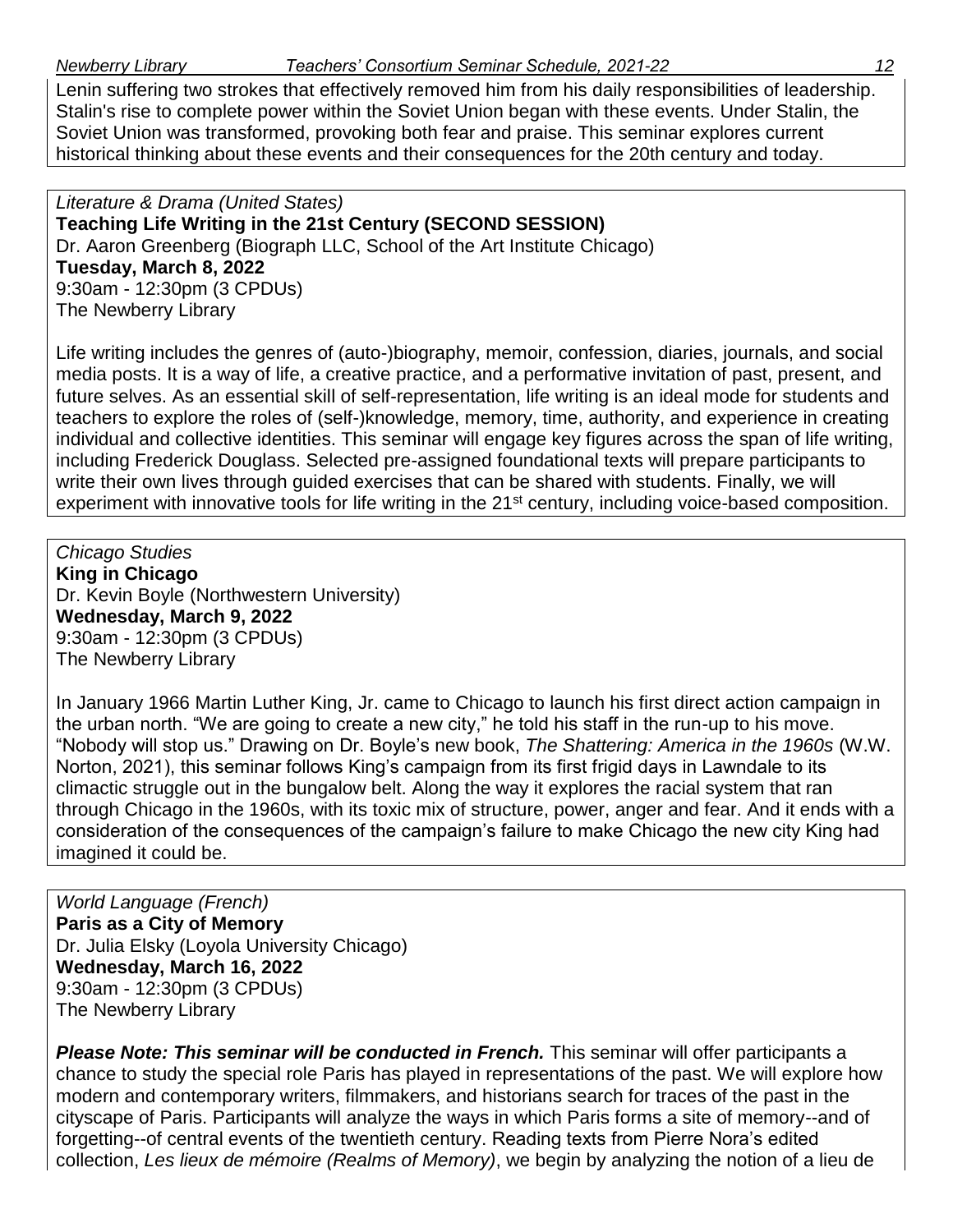mémoire and the cultural and political symbolism of the city. We will then turn to the Second World War with texts by Patrick Modiano, Georges Perec, and Ruth Zylberman about walking the streets and visiting the apartment buildings of Paris to search for an elusive understanding of the war. Finally, in honor of the fiftieth anniversary of the massacre of October 17, 1961, we will study a text by Leïla Sebbar about uncovering and commemorating this crime.

*Chicago Studies* **De-Segregation in Chicago's Suburbs (SECOND SESSION)** Dr. D. Bradford Hunt (Loyola University Chicago) **Thursday, March 17, 2022** 9:30am - 12:30pm (3 CPDUs) The Newberry Library

This seminar will explore both the history of residential racial segregation in Chicago's suburban communities and efforts to dismantle it. How do we explain high levels of segregation in some communities and racial integration in others? What has been attempted to de-segregate, and what are communities doing (or not doing) today to promote integration? Migration patterns, fair housing legislation, and liberal activism contribute to a range of outcomes in Chicago's suburbs. Further, the experiences of African Americans have varied considerably from other recent migrants, including Latinx, Asian, and South Asian peoples. These local variations deserve our attention, as they have broad national implications. A partial list of communities to be touched upon in this seminar include Aurora, Bolingbrook, Deerfield, Flossmoor, Highwood, Oak Park, Western Springs, and Winnetka.

*History (United States)* **Indigenous Comics and Graphic Novels** Will Hansen (Newberry Library) **Friday, March 18, 2022** 9:30am - 12:30pm (3 CPDUs) The Newberry Library

The twenty-first century has seen an explosion of comic books and graphic novels created by Indigenous artists and writers. This seminar will survey the field of contemporary North American Indigenous comics, including examples from the Newberry's large collection of comics by and about Indigenous peoples. We will see historical examples of stereotypical representation in mainstream comics, and Indigenous comics creators' interrogation of those depictions; look at the development of Indigenous superheroes, from Danielle Moonstar and Thunderbird to Kagagi and Super Indian; examine how Indigenous creators confront issues of importance to their communities, including language revitalization, environmental justice, land rights, public health, and other issues; and discuss exercises to bring Indigenous-created comics into your classroom.

*World Studies* **The Silk Roads in Global History** Dr. Elena Valussi (Loyola University Chicago) **Monday, April 11, 2022** 9:30am - 12:30pm (3 CPDUs) The Newberry Library

This seminar will introduce the concept of the Silk Roads--a series of trade routes connecting East Asia to the Mediterranean, which, through the exchange of goods as well as ideas, influenced the cultures of East Asia, India, the Middle East and the Mediterranean. This seminar will cover many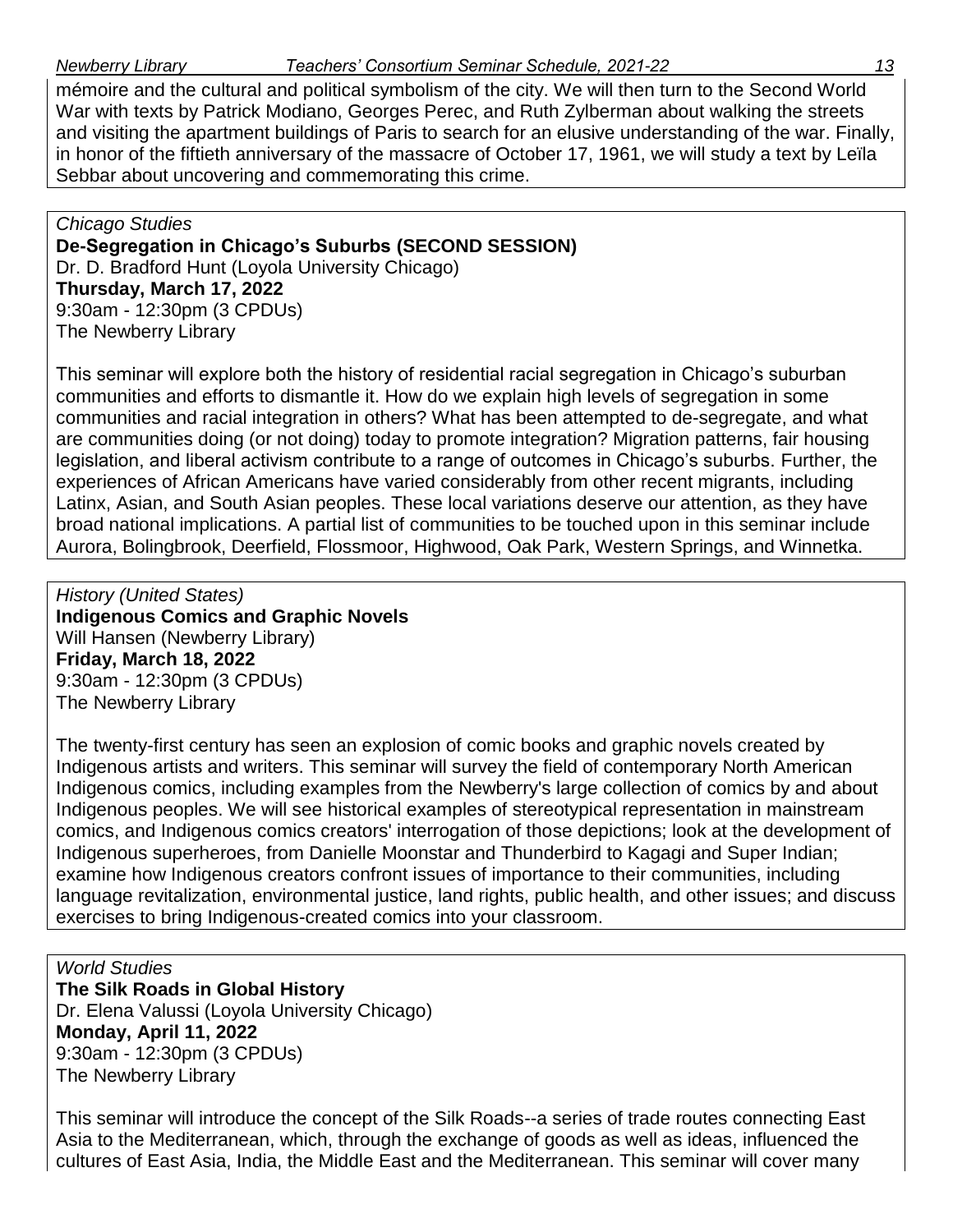## *Newberry Library Teachers' Consortium Seminar Schedule, 2021-22 14*

different facets of the Silk Road: history, philosophy, religion, music, languages and customs, trade, science and medicine, and incorporate interactions with European powers, introducing concepts of colonialism, imperialism, and war. We will expand this concept to encompass global trade, and cultural and political networks across the globe. We will start by focusing on Asia as the center of early exchange of cultures, discovering how many elements of East Asian culture and life, and not just silk, were carried over to and exchanged with other Asian and Middle Eastern countries. The importance of early nomadic cultures in creating these routes, and their role in the flourishing of an exchange and information route which encompassed modern day Mongolia, Afghanistan, India, the Middle East, Greece, and Rome, will also be introduced. The seminar will end with a discussion of the contemporary geo-political challenges and the concept of the "New Silk Roads."

*World Studies* **Dissent on the American Border** Dr. Elizabeth Shakman Hurd (Northwestern University) **Wednesday, April 13, 2022** 9:30am - 12:30pm (3 CPDUs) The Newberry Library

The US border with Mexico is a complex and shifting site of contestation, emotion, and fear. The border is geographically dispersed, reaching far into Central America and beyond. It is infused and continually re-shaped by history, politics, and theology. It is intensely securitized and deeply politicized, implicating race, religion, politics, and the natural and built environments. This seminar steps back from the frenzied atmosphere surrounding contemporary discussions of the border to examine a series of perspectives that often do not make it into the headlines. We focus our attention on voices of opposition, contestation, and dissent including those of Indigenous communities, youth refugees and their advocates, environmentalists, and followers of the unsanctioned saint Santa Muerte, who dissent from dominant formations of Church and State on both sides of the border. Discussing these views opens new perspectives for teaching and learning about the border and offers an alternative to the focus on law enforcement, surveillance, drugs, nationalism, and violence.

*American Studies* **American Road Trip: Teaching Migration and Travel with Historical Maps, NTC+** Dr. Nicholas Kryczka (University of Chicago) **Monday, April 18, 2022** 9:30am - 3:30pm (5 CPDUs) The Newberry Library

If seeing is believing, then maps are belief in hard copy. This full-day NTC+ seminar explores three key questions related to historical cartography: *What kind of historical evidence do maps provide? What can we learn about American identity by reading the maps that were made to depict travels, migrations, and tourism across multiple centuries? And, how can we use these dynamic and vivid primary sources in our K-12 classrooms as training modules through which our students engage with historical thinking?* With a historiographical background on American cartography, this seminar gets participants used to reading and teaching with maps in a variety of new ways, and will invite participants to work directly with both the Newberry Library's exhibit, *Crossings: Mapping American Journeys* (February 25 - June 18, 2022), and related digital resources developed from this exhibit for classroom use.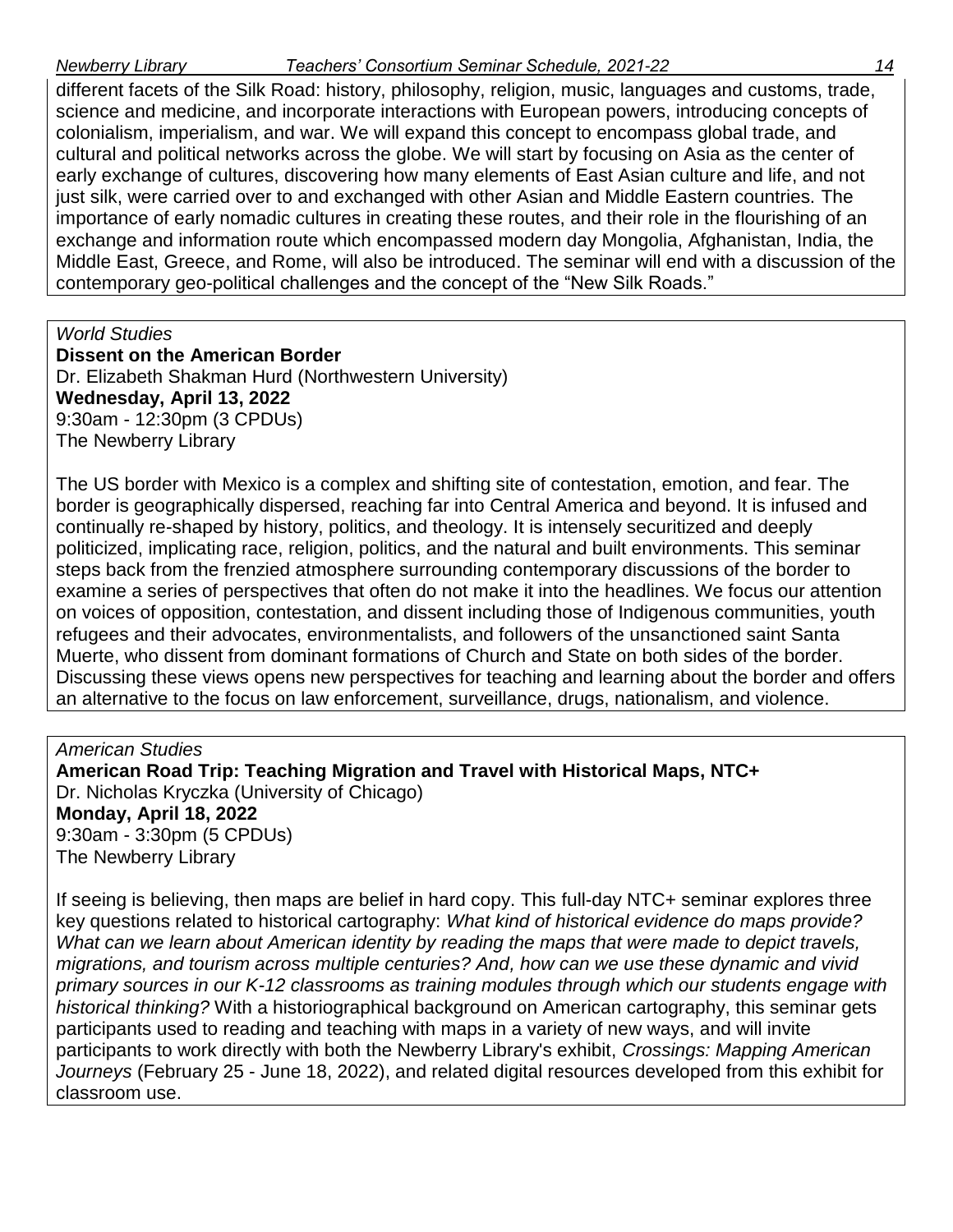*World Language (Spanish)* **Heritage Speakers: Navigating Language, Identity, and Culture in the Classroom** Dr. Gizella Meneses (Lake Forest College) **Thursday, April 21, 2022** 9:30am - 12:30pm (3 CPDUs) The Newberry Library

*Please Note: This seminar will be conducted in Spanish.* In this seminar, we explore the language, identity, and culture of heritage-language learners while we examine the multitude of Spanish-proficiency levels brought into the classroom. In the Chicago area, heritage-language learners are a growing population, and we are seeing more dual-language programs and courses in schools dedicated specifically to heritage speakers. Therefore, we will review linguistic variations and include relevant pedagogical materials to significantly enhance instruction (readings, films, podcasts, and a comprehensive overview of primary sources).

*Literature & Drama (British) Twelfth Night***: Gender, Sexuality, and the Theater of Identity** Dr. Casey Caldwell (Independent Scholar) **Friday, April 22, 2022** 9:30am - 12:30pm (3 CPDUs) The Newberry Library

The song "Closing Time," by Semisonic, comes on at 2 a.m. at the bar. If you've ever closed out your local drinking hole with friends and heard this song, as the staff brings up the harsh lighting, you've experienced something essential that Shakespeare's *Twelfth Night* is attempting to capture. Can you have too much of a festive thing? When does jesting tip over into danger? While scholars have long noted that Shakespeare's comedies offer up a festive, chaotic middle section in which different individuals can entertain alternative forms of identity before returning to everyday life, *Twelfth Night* presents these same identity experiments, yet also asks what happens when the return to sober, everyday life is delayed for too long. In this seminar we will consider how the play offers audiences experimentations with gender, sexuality, and other identity categories through theatrical/festive modes like cross-dressing, role-play, and figurative language within the context of play that goes "too far." We will use the Globe's 2002 production of *Twelfth Night* as a central reference point for our discussions.

*Geography & Environmental Studies* **Forever Open, Clear, and Free: The Battle for the Chicago Lakefront** Dr. James Montgomery (DePaul University) **Monday, April 25, 2022** 9:30am - 12:30pm (3 CPDUs) The Newberry Library

The environmental history of the Chicago lakefront is one of moving nature. What does this mean? Chicago is blessed to have a publicly accessible lakefront with excellent beaches framed by worldclass architecture, parks, and museums. Our lakefront has undergone significant physical, social, and cultural transformations as a result of the vigilance and fortitude of individuals and organizations waging battles against developers' intent on commercializing the lakefront. This seminar explores